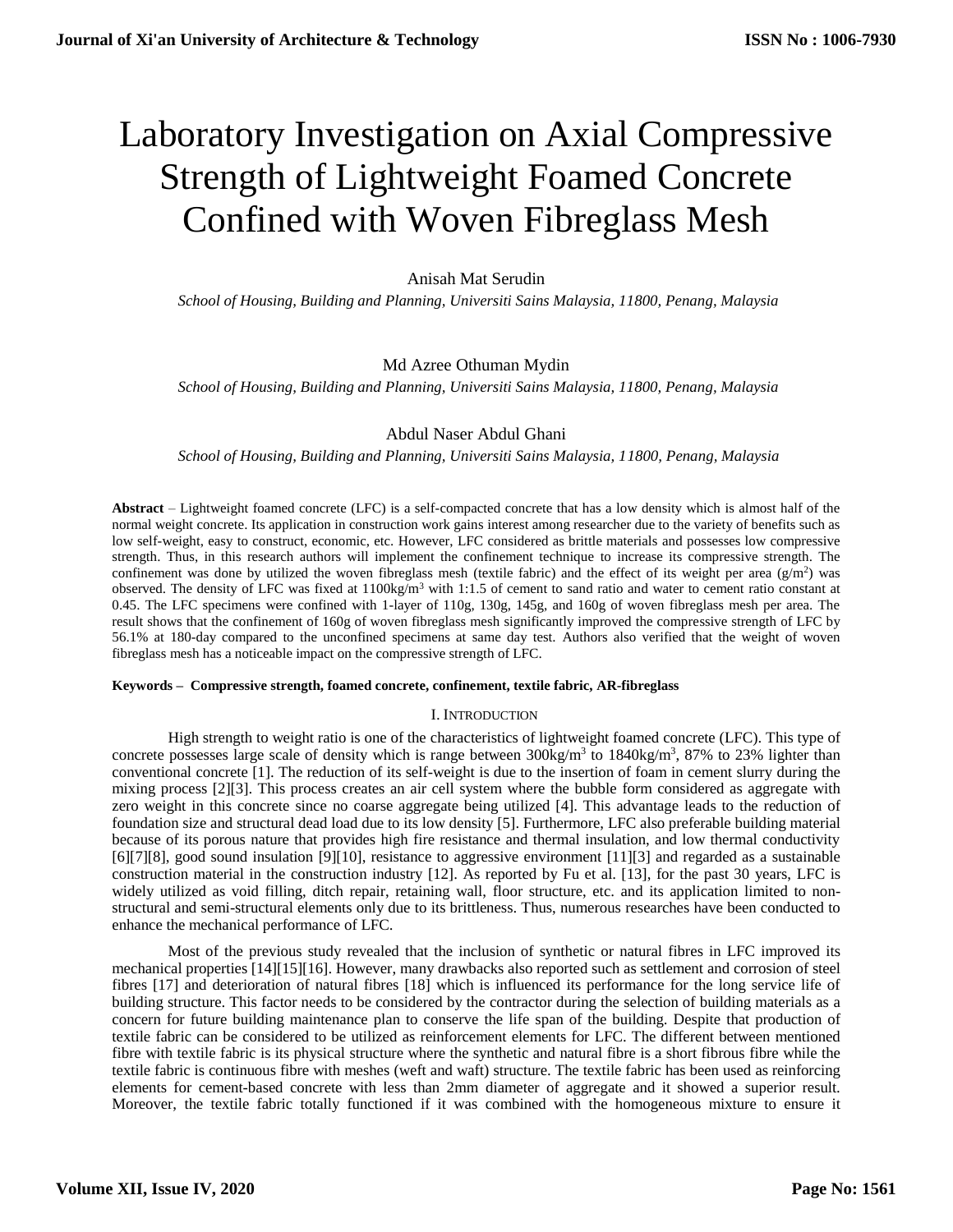penetrates completely to the fibre. Hence, utilization of textile fabric for LFC reinforcement can be considered as an advantage for it due to the absence of coarse aggregate.

Besides, many factors that needs to be considered for the selection of textile fabric materials such as its types (carbon, aramid, basalt, glass), the structure of textile fabric (2D or 3D), etc. In this study, woven fibreglass mesh which is alkali-resistance of synthetic fibre was selected due to its low self-weight, flexible, resist to environment attack yet low cost compared to other materials. Therefore, in this preliminary investigation authors would like to discover the effects of the different weight of woven fibreglass mesh per area confined with LFC under axial loading.

#### II. MATERIALS AND MIX PROPORTIONS

Cement, fine sand, and water are the basic ingredient in producing the LFC to form a homogeneous mix. The constituent materials used in this research were Ordinary Portland Cement, fine sand (sieved using sieve size 1.18mm), and clean water without any harmful substance. Besides, NORAITE PA-1 is the protein-based foaming agent selected to create stable bubble foam and added into the mortar slurry to produce a light concrete than conventional concrete. This foaming agent was diluted with water in the ratio of 1:30 of water to surfactant and produced foam with a density range in between  $65-75g/L$ . Since the weight of woven fibreglass mesh per area  $(g/m^2)$ is the manipulated variable thus the density of LFC, and mix proportion for this research remains constant while the textile fabric used is the same type which is alkali resistance woven fibreglass mesh with 110g, 130g, 145g, and 160g of weight per area  $(g/m^2)$ . The LFC specimens were confined with 1-layer of each respective weight of the textile fabric and the control specimen (unconfined) as a reference sample. Table 1 shows the materials and mix proportions detail implement in this study.

| Table 1 Materials constituents utilized. |                   |             |              |                          |        |        |  |  |  |
|------------------------------------------|-------------------|-------------|--------------|--------------------------|--------|--------|--|--|--|
| Manipulated<br>variable                  | Constant variable |             |              |                          |        |        |  |  |  |
| Specimen                                 | Mix density       | Mix ratio   |              | Mix proportions, $kg/m3$ |        |        |  |  |  |
|                                          | $(kg/m^3)$        | Cement/sand | Water/cement | Cement                   | Sand   | Water  |  |  |  |
| Control                                  |                   |             |              |                          |        |        |  |  |  |
| 110g                                     |                   |             |              |                          |        |        |  |  |  |
| 130 <sub>g</sub>                         | 1100              | 1:1.5       | 0.45         | 410.79                   | 616.18 | 184.86 |  |  |  |
| 145g                                     |                   |             |              |                          |        |        |  |  |  |
| 160g                                     |                   |             |              |                          |        |        |  |  |  |

# **Table 1 Materials constituents utilized.**

#### III. LABORATORY ASSESSMENTS

Compressive strength is one of the important properties of LFC and it is usually utilized for designing purposes in the concrete industry. To investigate the effect of woven fibreglass mesh confinement, the textile fabric was cut according to the mould size and placed in the mould (refer to Figure 1) using hand lay-up technique as demonstrated by Salimian et al. [19]. The compressive test has been done as specified in the test BS EN12390-Part 3-2009 [20] on LFC cubes with the aid of a compressive test machine (GOTECH GT-7001-BS300 Universal Testing Machine) at the HBP Testing Unit in the School of Housing Building & Planning USM as shown in Figure 2. The compressive strength was measured by the maximum resistance from the axial loading. The size of the cubes was used is 100x100x100mm.

In order to gain strength, the samples were wrapped with black plastic bags for the curing process. The specimens were unwrapped 24 hours before the test and kept in the oven at temperature of  $105\pm$ °C. As reported by [12], this process were done to lessen the build-up of pore water pressure in the saturated microstructure of the LFC. Then, the specimens were left to cool to reach a stable temperature after having completed the drying process. The weight of each cube was noted for the data analysis and only  $\pm 50$  different measurement is allowed. The exceed weight of LFC from the desired density will be eliminated. However, all the specimens in this research achieved the target dry density which is  $1100\text{kg/m}^3$  with  $\pm 10-15$  differences. These lightweight foamed concrete cubes were tested for 7, 28, 56 and 180 days of curing.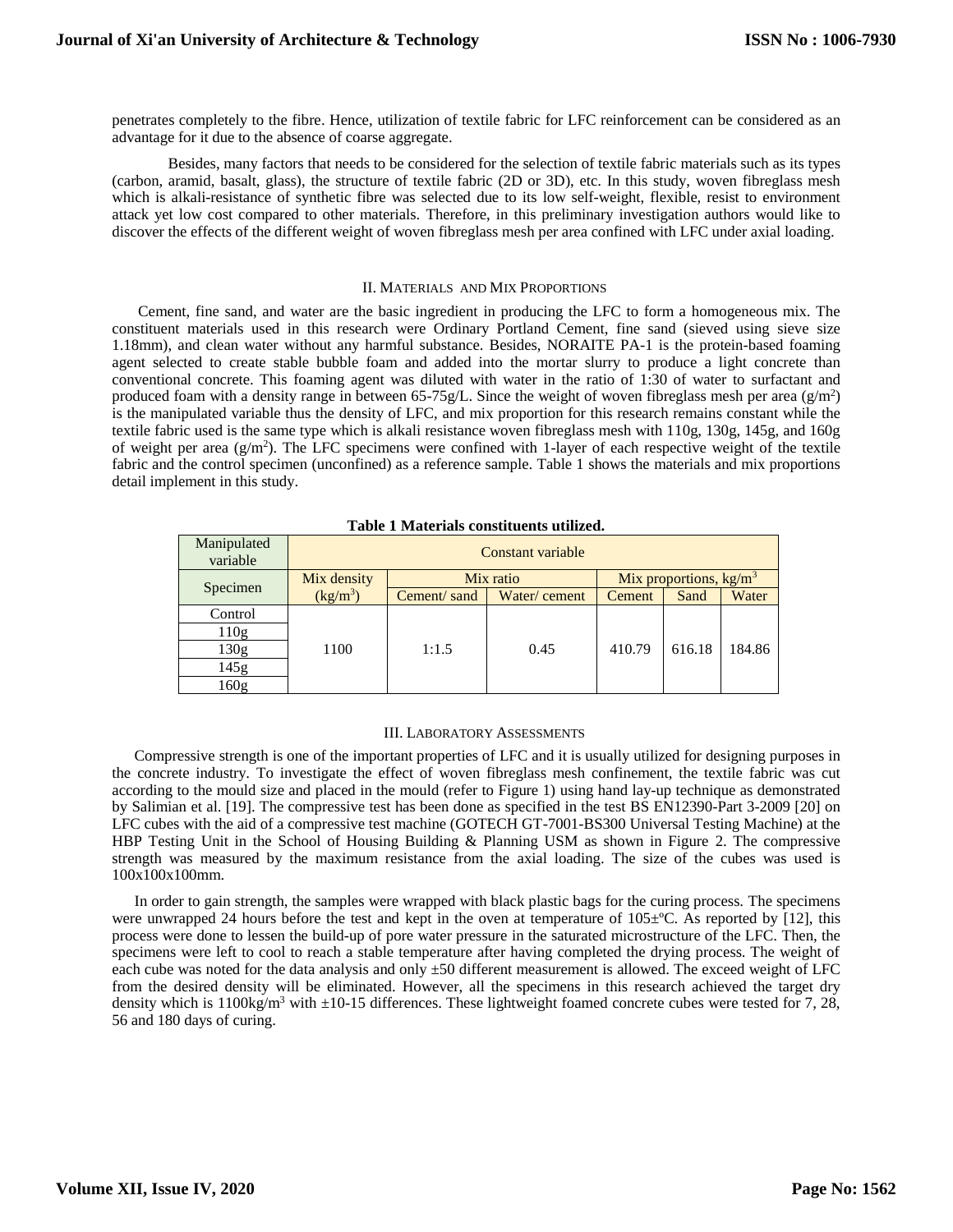

**Figure 1 Woven fibreglass mesh placed in mould.**



**Figure 2 Setup for compressive test using GOTECH GT-7001-BS300 Universal Testing Machine.**

## IV. RESULTS AND DISCUSSION

 Figure 3 shows the development of the compressive strength with the curing ages for the LFC specimens from day-7 up to day-180. Overall, the development of compressive strength increased at all test ages. For instant, the compressive strength of the control specimen increased up to 30.6% at 180-day while for the specimen confined with 160g of woven fibreglass mesh boosted approximately 60% at 180-day compared to the strength achieved at day 7. Besides, the increase of weight of woven fiberglass mesh per area  $(g/m^2)$  also influenced the compressive strength for LFC specimens.

 As shown in Table 2, the confinement of LFC specimens shows significant increment when compared to the control specimen. At day-180, 25.3%, 38.8%, 39.9% and 56.1% of compressive strength increment was achieved when the LFC specimen confined with 110g, 130g, 145g, and 160g of woven fibreglass mesh, respectively. This is because the confinement of woven fibreglass mesh improved the ductility of LFC specimens and prevents premature failures due to the increase in deformation capacity. This result in agrees with the experimental study found by [21], where they concluded that the unconfined concrete showed brittle failure while the confined concrete showed the ductile behavior that attributed to the confinement effect of the outer jacket.

 Besides, Gayathri et al. [22] also revealed that the concrete strength can be improved by increasing its load bearing capacity thru the additional of textile fabric that having high GSM (gram per square meter). Hence, the confinement of 160g of woven fiberglass mesh in LFC shows the highest compressive strength compared to all other specimen and the lowest compressive strength was obtained by the control specimen.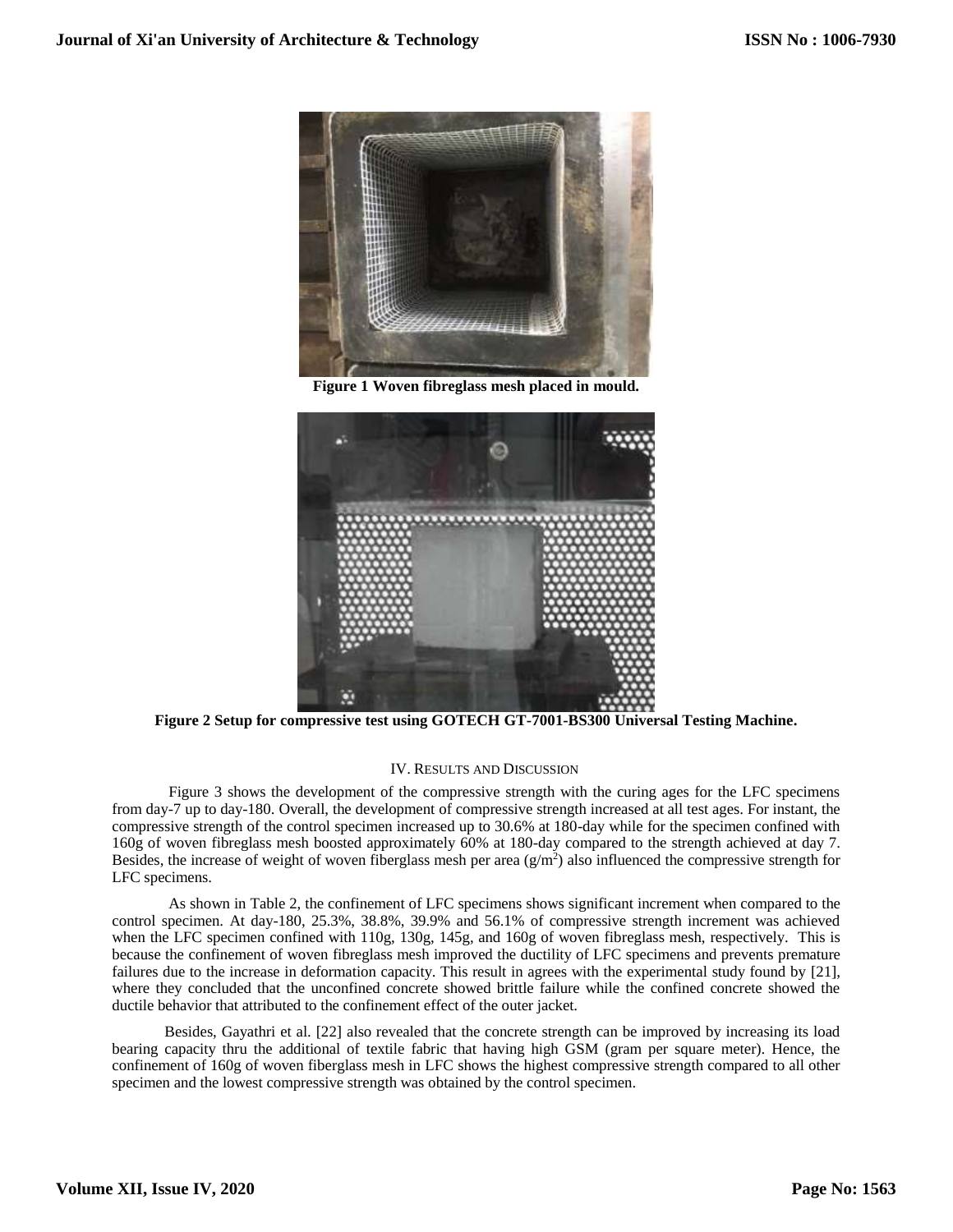

**Figure 3 Axial compressive strength of LFC specimens confined with different weight of woven fibreglass mesh per area (g/m<sup>2</sup> ).**

## **Table 2 Percentage of increment in compressive strength of LFC specimens confined with different weight of woven fibreglass mesh per area (g/m<sup>2</sup> ) compared to the control specimens.**

| Specimen | Percentage of increment (%) |           |           |         |  |  |
|----------|-----------------------------|-----------|-----------|---------|--|--|
|          | $7 - day$                   | $28$ -day | $56$ -day | 180-day |  |  |
| 110g     | 3.9                         | 29.4      | 22.6      | 25.3    |  |  |
| 130g     | .5.6                        | 34.0      | 31.2      | 38.8    |  |  |
|          | 16.0                        | 39.2      | 34.7      | 39.9    |  |  |
| 160g     | 27.4                        | 48.       | 46.4      | CO.     |  |  |

## V. CONCLUSION

 Overall, all the specimens confined with woven fibreglass mesh showed an increased compressive strength compared to the control specimens. However, 160g of woven fibreglass mesh weight per area shows the significant improvement of compressive strength. It can be concluded that the weight of woven fibreglass mesh noticeable influenced the mechanical performance of LFC. The higher the weight per area of textile fabric, the higher compressive strength would be achieved.

## Acknowledgments

 The authors would like to thank Universiti Sains Malaysia for their funding of this research through the Bridging Grant: Grant No: 304/PPBGN/6316230